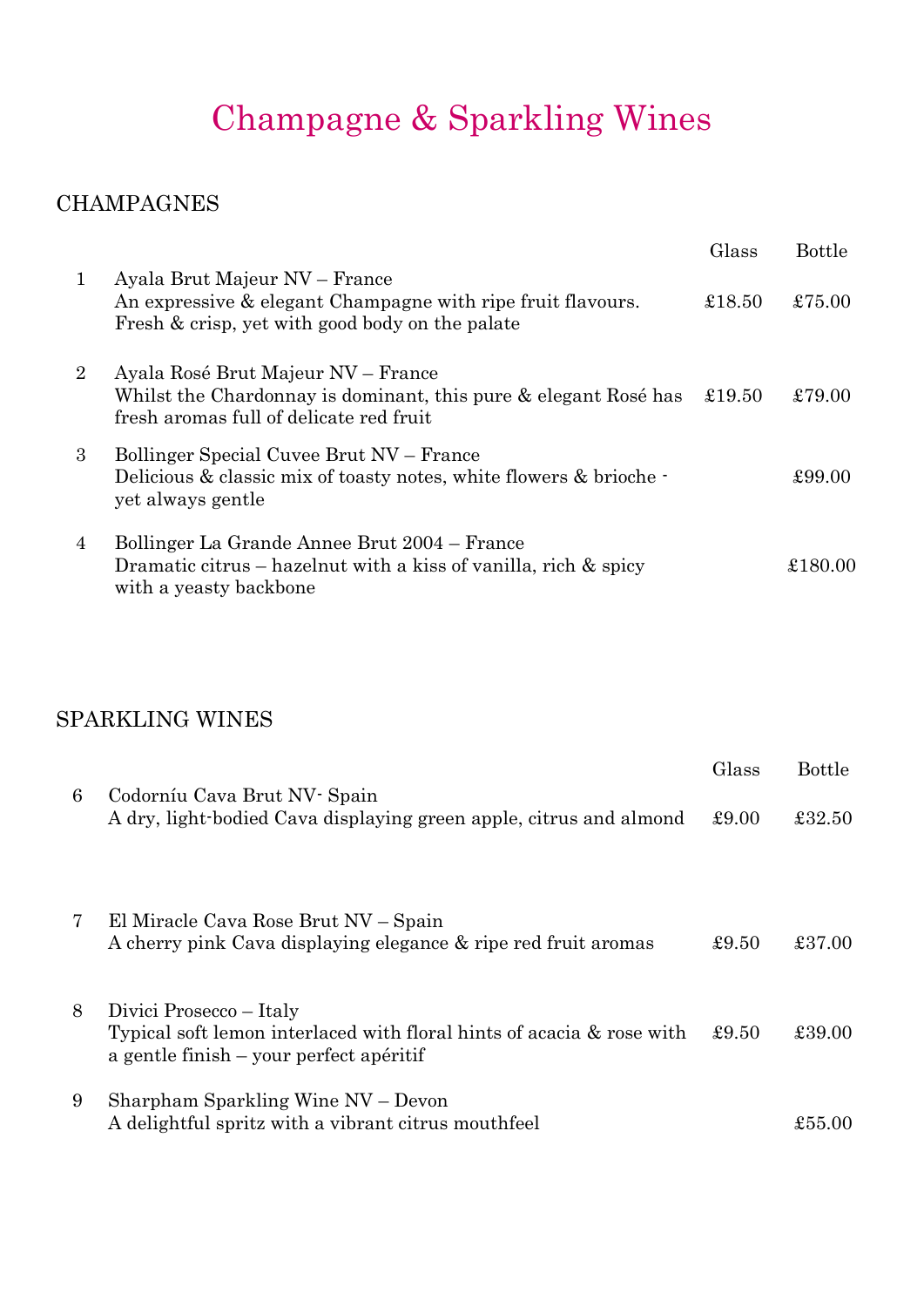### House Wines

#### WHITE WINE

|      |                                                                                                                                                                                         | 250ml          | 175ml | <b>Bottle</b> |
|------|-----------------------------------------------------------------------------------------------------------------------------------------------------------------------------------------|----------------|-------|---------------|
| 10   | Chardonnay-Viognier Laurent Miquel<br>A soft dry finish with fresh white peach & melon fruit-<br>supple flavours are quietly sensual                                                    | £10.00         | £7.00 | £30.00        |
| 11   | Danger Bay Sauvignon Blanc – South Africa<br>Vibrant with lemon grass, white blossom, gooseberry $\&$<br>lime. A wine showing great minerally & balance on palate<br>with creamy finish | £10.00         | £7.00 | £30.00        |
| 12   | Miopasso Pinot Grigio – Italy<br>Lemon-yellow in colour with brilliant glints. A captivating,<br>fresh & lively taste with hints of acacia honey, pear & ripe<br>apple                  | £10.50         | £7.50 | £31.50        |
| 13   | Acquae Picpoul de Pinet · France<br>A fine dry white wine, fresh nose with fruity & floral<br>aromas. Refreshing palate with hints of citrus                                            | £10.50         | £7.50 | £31.50        |
| ROSÉ |                                                                                                                                                                                         |                |       |               |
| 15   | Terrazzo, White Zinfandel, California<br>The perfect sipping rosé raspberry, strawberry & sweet<br>melon fruit makes this wine juicy & enjoyable                                        | 250ml          | 175ml | <b>Bottle</b> |
|      |                                                                                                                                                                                         | $\pounds10.00$ | £7.25 | £30.00        |
| 16   | Sand Tropez – France<br>Dry in style, fresh with notes of citrus & exotic fruit. Cheeky<br>& refreshing with a lovely smooth finish                                                     | £10.25         | £7.50 | £30.75        |
|      | <b>RED WINE</b>                                                                                                                                                                         |                |       |               |
|      |                                                                                                                                                                                         | 250ml          | 175ml | <b>Bottle</b> |
| 17   | Urmeneta Merlot – Chile<br>Medium-bodied, soft tannins with black fruit & sweet<br>vanilla flavours. Typically Chilean                                                                  | £10.00         | £7.00 | £30.00        |
| 18   | Laurent Miquel, Syrah-Grenache – France<br>Smoky, spicy & herby with hedgerow fruit flavours & good<br>solid weight                                                                     | £10.50         | £7.50 | £31.50        |
| 19   | True Zinfandel – Italy<br>Notes of plum, cherry jam & tobacco; spicy with aftertaste of $\text{\pounds}10.50$<br>cocoa, coffee and vanilla                                              |                | £7.50 | £31.50        |
| 20   | De Bortoli Pinot Noir VAT10 - Australia<br>Fragrant & complex. Fruity & elegant yet soft & supple                                                                                       | £11.00         | £8.00 | £33.00        |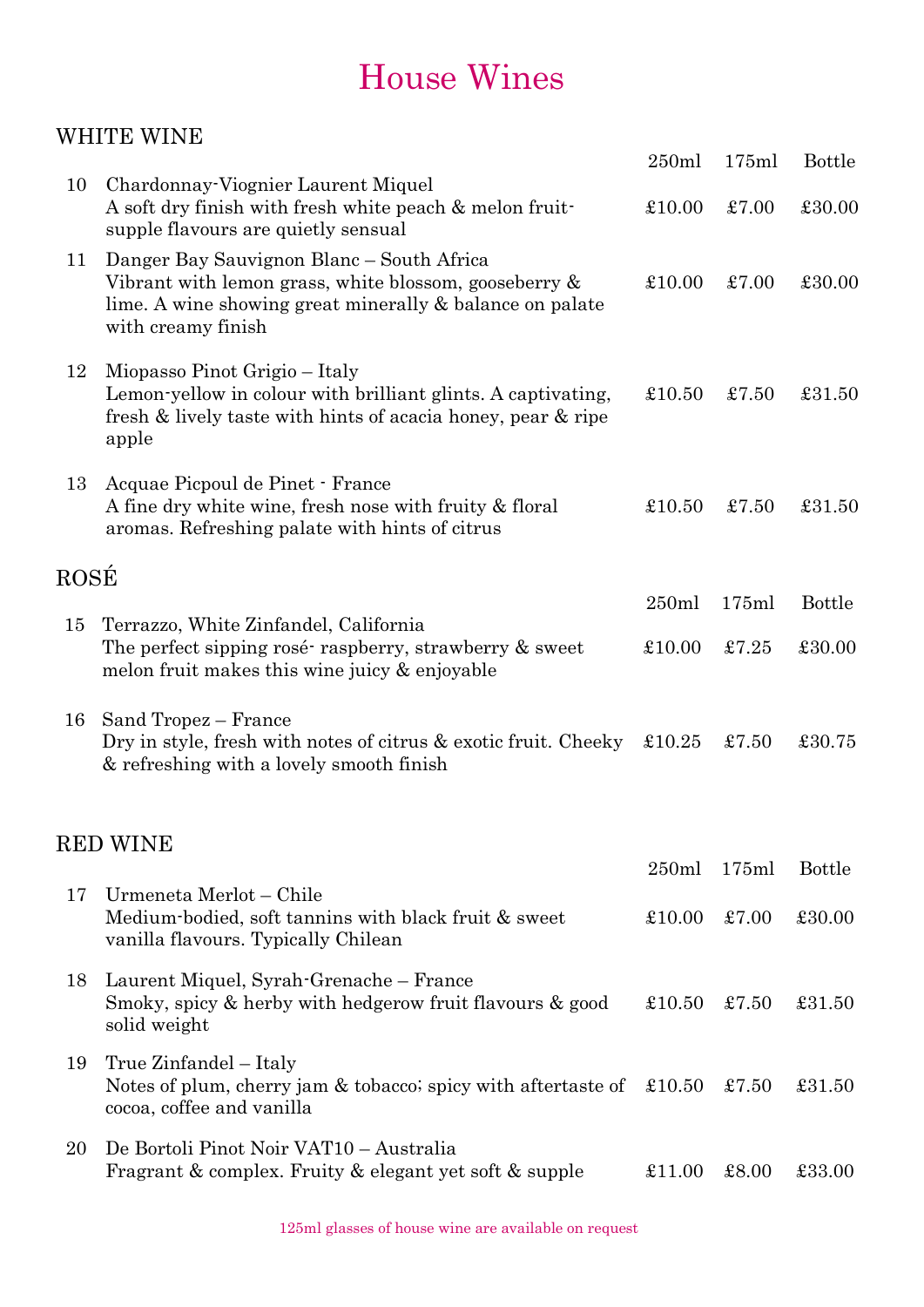## White Wine

|    |                                                                                                                                                                                                    | <b>Bottle</b> |
|----|----------------------------------------------------------------------------------------------------------------------------------------------------------------------------------------------------|---------------|
| 21 | Dart Valley Reserve, Sharpham - Devon, England<br>Super full flavoured, zippy & energetic, a very serious English wine                                                                             | £46.00        |
| 22 | Domaine de la Perriére, Sancerre – France<br>Cool & grassy with a boisterous touch of gooseberry fruit with a classic<br>character                                                                 | £60.00        |
| 23 | Pouilly Fume Guy Saget - France<br>Classic Pouilly from the central vineyards of the Loire. Crisply refreshing<br>aromatic fruit & an underlying suggestion of flint                               | £60.00        |
| 24 | Chablis Saint Martin, Domaine Laroche – France<br>A typical Chablis-firm, correct & perfectly expressed                                                                                            | £59.00        |
| 25 | Calasole Vermentino Rocca di Montemassi - Italy<br>Elegantly balanced aromas of citrus, green melon & white blossom. The<br>palate is silky with a long & refreshing finish                        | £50.00        |
| 26 | Lion Ridge Chenin Blanc – South Africa<br>Leaps out of its skin with the zesty lemon tropical freshness followed<br>on by more rounded melon flavours                                              | £39.00        |
| 27 | Château l'oiselinière Muscadet - France<br>From the seas own vineyard, being a Sur Lie this wine shows style,<br>finished with calm length                                                         | £38.00        |
| 28 | Vouvray Domaine de Vaufuget - France<br>With its floral bouquet, appley fruit & cool acid balance, all Vouvray's key<br>features are on show with a medium-dry softness                            | £37.00        |
| 29 | Laurent Miquel, Viognier, Languedoc - France<br>Rich peach notes right through the lovely, long, cool finish                                                                                       | £39.00        |
| 30 | Mâcon-Lugny, Louis Latour – France<br>Bright favourite with fresh grassy notes, plenty of tropical fruits $\&$ a firm<br>roundness. Good ripe Chardonnay                                           | £40.00        |
| 31 | Esk Valley, Sauvignon Blanc - New Zealand<br>Very lean & grassy with a mineral, citrus zing. Absolute classic benchmark<br>Sauvignon                                                               | £43.00        |
| 32 | Aves del Sur Reserva Gewürztraminer, Chile<br>Characteristic $\&$ intense nose of rose petals with notes of lychee $\&$<br>orange blossom. Sweet melon & citrus fruits gives balance to the palate | £45.00        |
| 33 | Grand Arte Alvarinho – Portugal<br>A full-bodied wine with delicious, creamy tropical fruits yet has a fresh,<br>citrus quality $\&$ a long finish                                                 | £40.00        |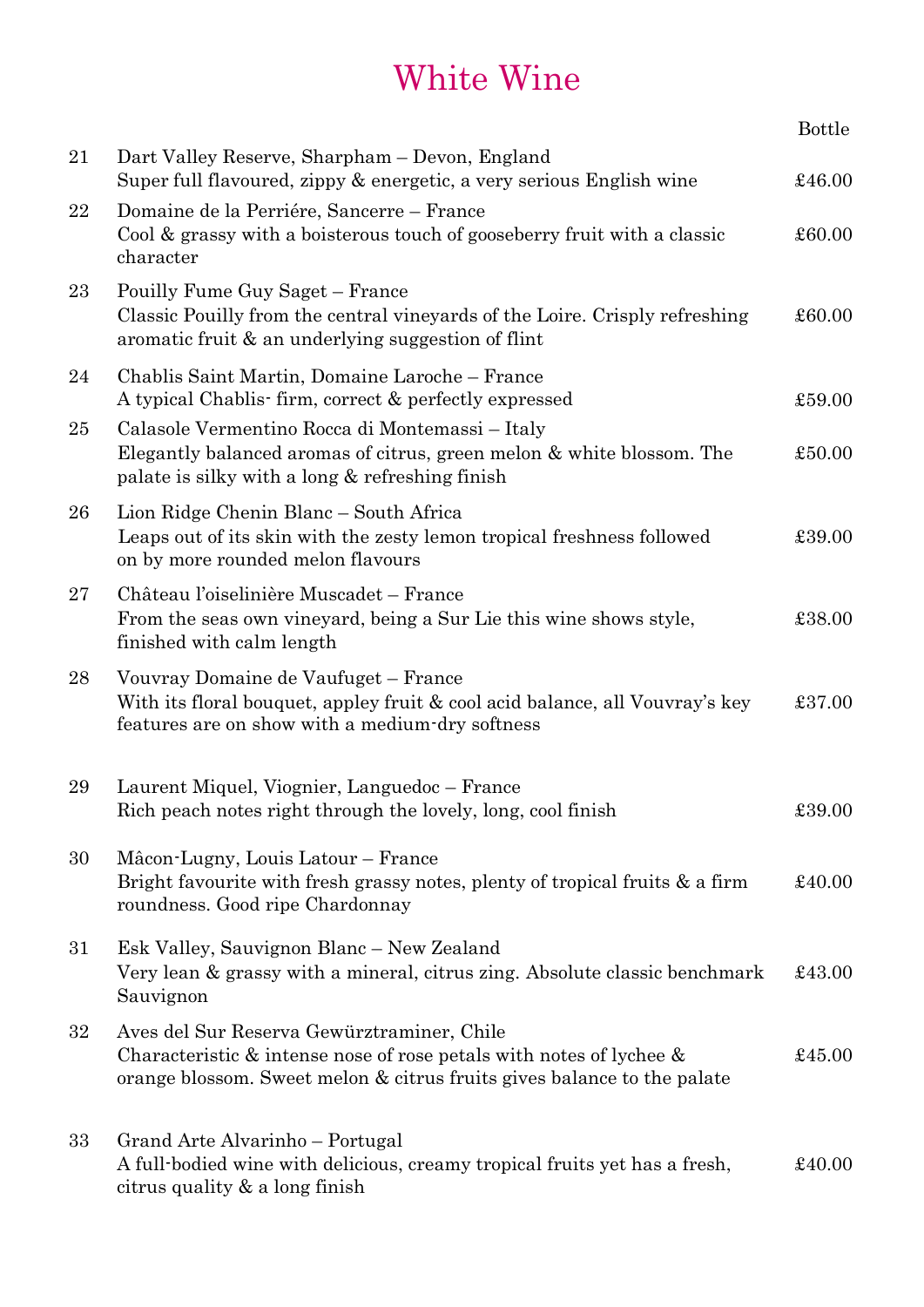|    |                                                                                                                                                                                                             | <b>Bottle</b> |
|----|-------------------------------------------------------------------------------------------------------------------------------------------------------------------------------------------------------------|---------------|
| 34 | Pouilly Fuisse P Ferraud et Fils - France<br>Full nose of peach & fresh cut grass. Palate is full yet dry, showing aged<br>characters of fruit & oak                                                        | £70.00        |
| 35 | Cloudy Bay Sauvignon Blanc · Marlborough, New Zealand<br>This iconic wine is reminiscent of fresh fruit salad full of ripe peach,<br>mango & passionfruit, cut through with a citrus whiplash               | £60.00        |
| 36 | De Bortoli Chardonnay VAT 7- Australia<br>Golden Aussie Chardonnay shows a touch of caramel & vanilla oak, with<br>plenty of up-front spice & nicely structured fruit                                       | £38.00        |
| 37 | Agustinos Pinot Gris - Chile<br>Delicious example of this popular grape variety. Aromas of fresh red apple<br>& ripe quince. The palate is fresh & balanced                                                 | £43.00        |
| 38 | Michel Leon, Gewurztraminer – France<br>Full of floral, spicy aromas as you would expect. Supple, balanced &<br>pleasantly long on the palate                                                               | £43.00        |
| 39 | Esk Valley Riesling - Marlborough, New Zealand<br>Has a thrilling aromatic tension of elderflower, gooseberry & lime, to give<br>a mouth-filling richness. Total refreshment                                | £46.00        |
| 40 | Rocky road, Semillon-Sauvignon Blanc – Australia<br>Fruity, juicy $\&$ pure with good body $\&$ a crisp freshness                                                                                           | £45.00        |
| 43 | Louis Latour, Puligny-Montrachet, Cote D'Or – France<br>Generous nose of grilled almonds, vanilla & acacia. On the palate, it is a<br>full-bodied, well-rounded wine with notes of honey & a mineral finish | £99.00        |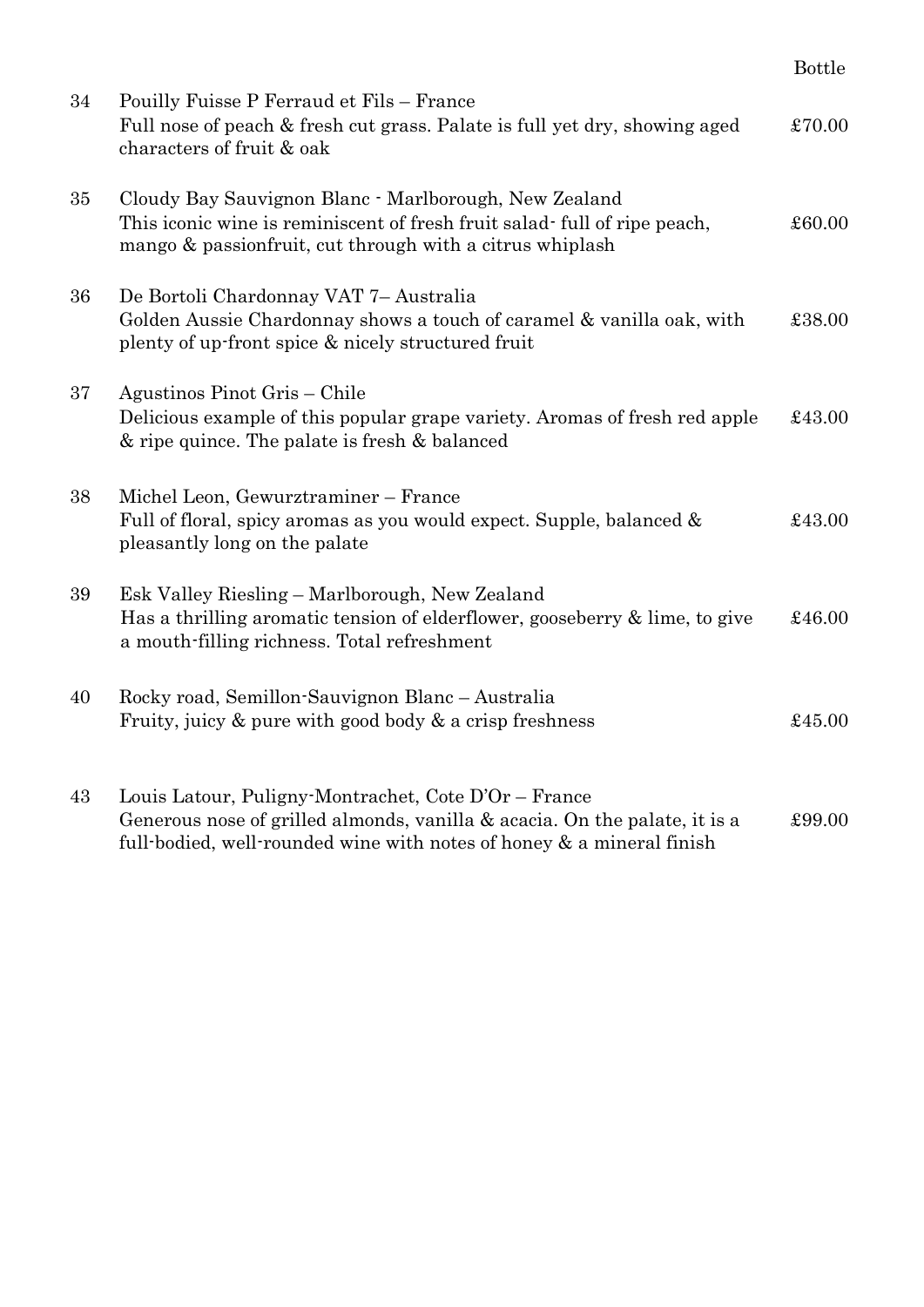# Red Wines

|    |                                                                                                                                                                                                                               | <b>Bottles</b> |
|----|-------------------------------------------------------------------------------------------------------------------------------------------------------------------------------------------------------------------------------|----------------|
| 44 | Oveja Tinta, Graciano – Spain<br>Bright ruby in colour with inviting aromas of flowers & ripe blueberries.<br>Vibrant palate, medium-bodied, with a tannic structure & long finish                                            | £43.00         |
| 45 | Ca' Bolani Cabernet Franc – Italy<br>Deep, bright ruby red. Elegant with floral notes & scents of ripe dark<br>fruits. Harmonious with soft tannins                                                                           | £41.00         |
| 46 | Cossetti Barolo – Italy<br>A wine of great class with long ageing, a garnet red with orange<br>reflections that intensify over time. The flavour is full & velvety with a<br>spicy finish                                     | £79.00         |
| 47 | Morgon Les Corcelettes, Louis Latour – France<br>Full-bodied, firm & able to age. Ideal with red meats mature<br>cheeses                                                                                                      | £59.00         |
| 48 | Cormoran Crianza, Rioja – Spain<br>Dark cherry red. Clean with intense ripe fruit & toasted notes. Rich &<br>rounded in the mouth with a lovely long finish                                                                   | £36.00         |
| 49 | Appassimento, Casa Vinironia – Italy<br>A full-bodied soft wine giving characteristic notes of ripe plum & raisins.<br>Oak ageing with pleasant notes of spices & vanilla                                                     | £38.00         |
| 50 | Pinotage, Huntersville – South Africa<br>The flavours of this unique South African cultivar show ripe plum &<br>fruitcake all beautifully integrated with a subtle oak lingering finish                                       | £38.00         |
| 51 | Frunza, Pinot Noir – Romania<br>Flavours of cherry, raspberry & plums. Has a balanced acidity medium-<br>body & slightly spicy finish                                                                                         | £38.00         |
| 52 | Cave des Grands Vins de Fleurie-France<br>Notes of slightly tart blackberries gives this wine a nice balance.<br>Powerful, smooth tannins reinforce the succulent character which delivers<br>a lovely, long-lingering finish | £39.00         |